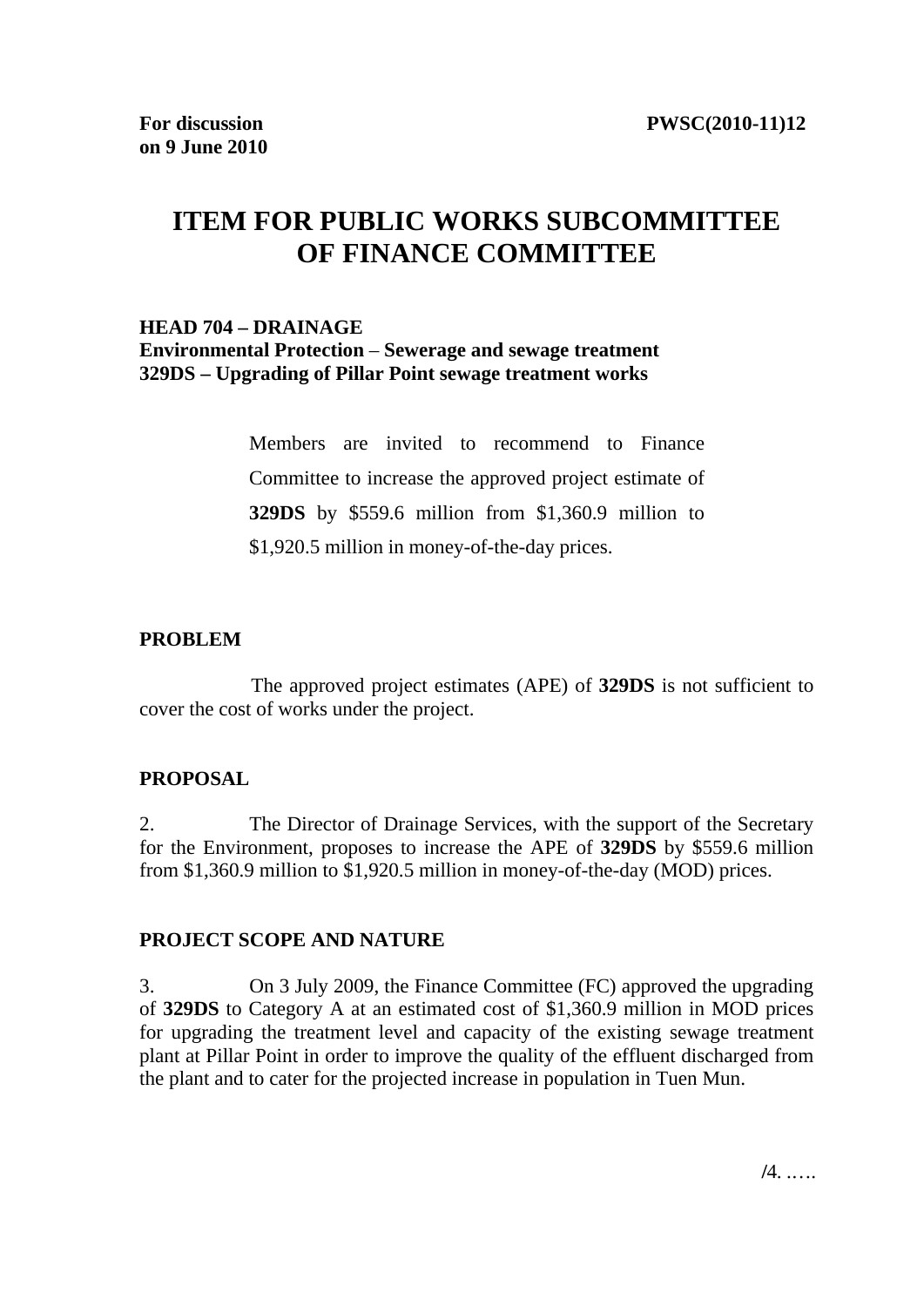4. The approved scope of **329DS** comprises –

- (a) upgrading of the sewage treatment level of Pillar Point sewage treatment works (PPSTW) from preliminary treatment<sup>1</sup> to chemically enhanced primary treatment<sup>2</sup> (CEPT) with ultraviolet disinfection;
- (b) expansion of the treatment capacity from 215 000 cubic metres  $(m^3)$  per day to 241 000  $m^3$  per day;
- (c) provision of new septic waste reception and treatment facilities to cater for septic waste of 1 200  $m<sup>3</sup>$  per day; and
- (d) ancillary works.

A location map of the project is at Enclosure 1. Subject to the approval of the Finance Committee of the proposed increase in the APE, we plan to commence the design and construction works in July 2010 for completion in November 2013.

#### **JUSTIFICATION**

5. We propose to increase the APE of **329DS** by \$559.6 million in MOD prices to cover the higher design and construction cost of the upgrading works and increase in the provision for price adjustment. The justifications for the increase are set out in paragraphs 6 to 10 below.

#### **Higher design and construction cost of the upgrading works**

6. The upgrading of PPSTW will be implemented using design-build-operate (DBO) contract<sup>3</sup>. Under the DBO arrangement, the contractor will –

- (a) carry out the design and construction works of **329DS**; and
- (b) operate the upgraded PPSTW for 15 years.

**/**The .….

\_\_\_\_\_\_\_\_\_\_\_\_\_\_\_\_\_\_\_\_\_\_\_\_\_\_\_\_\_\_\_\_\_\_\_\_\_\_\_\_\_\_\_\_\_\_\_\_\_\_\_\_\_\_\_\_\_\_\_\_\_\_\_\_\_\_\_\_\_\_\_\_

<sup>1</sup> Preliminary treatment includes screening and removal of grits. Solids larger than six millimetres in diameter as well as grit which consists of sands, bone pieces, etc. are removed from the sewage.

<sup>2</sup> Primary treatment includes a preliminary treatment process and a primary sedimentation process for removal of settleable suspended solids from the sewage. For chemically enhanced primary treatment, chemicals are added during the primary sedimentation process to enhance the removal of suspended solids.

<sup>3</sup> Members may wish to refer to LC Paper No. CB(1)1544/09-10(01) for background information on the arrangements for DBO procurement mode.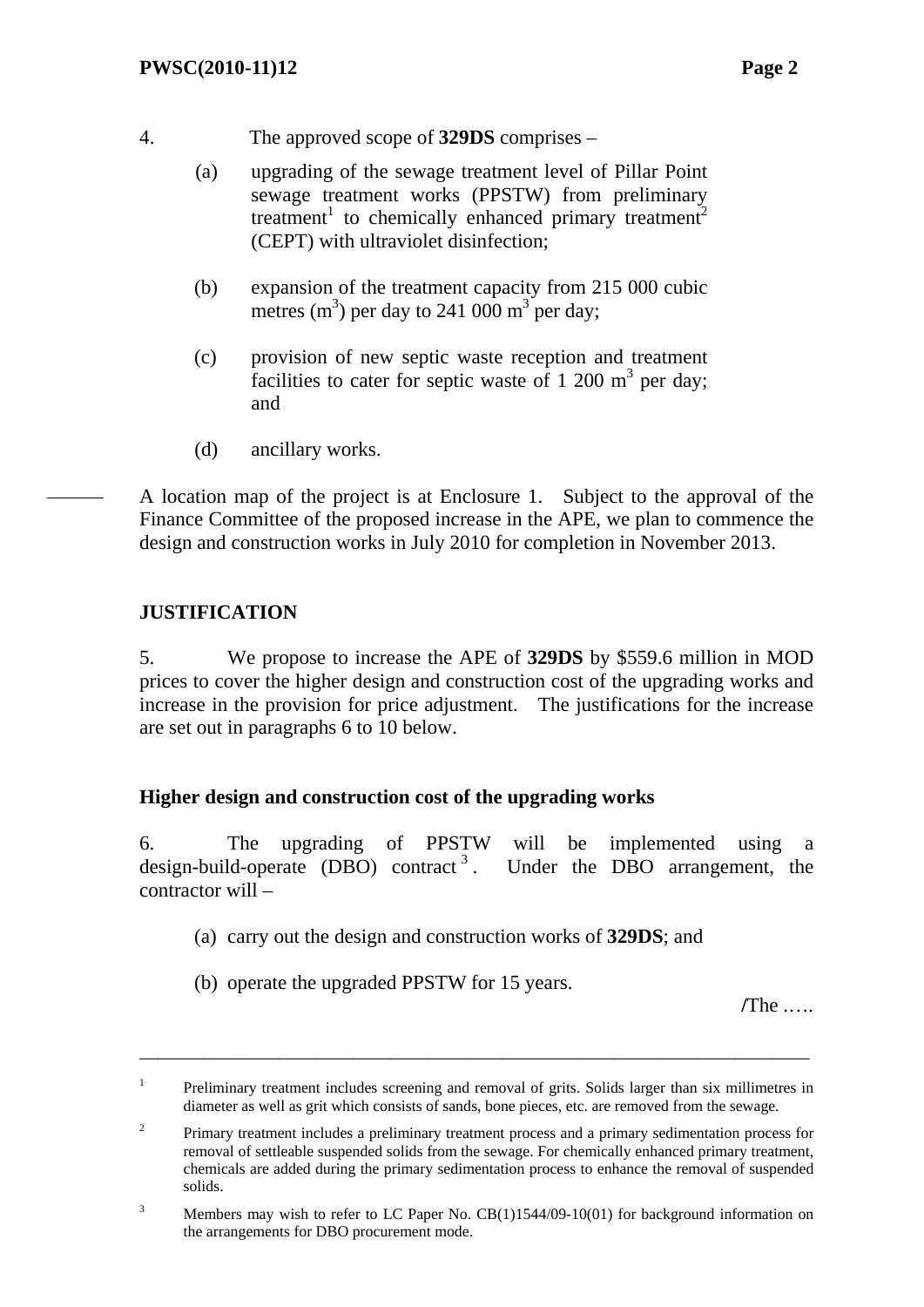#### **PWSC(2010-11)12** Page 3

The tenderers for the DBO contract have to price (a) and (b) separately.

7. When compared with the conventional consultant-design-contractorbuild approach, the DBO procurement mode puts the responsibilities of design, construction and operation of the PPSTW into a single party who will be solely responsible for achieving the specified performance standards. It also helps optimise the interfaces among design, construction and operation of the PPSTW at early stages of the project. In developing a plant design that fulfils the specified performance requirements, the contractor will also be free to apply innovative technologies in wastewater treatments for achieving higher cost-effectiveness in subsequent operations. In this regard, the proposed design recommended for this project following a competitive bidding process will adopt an advanced treatment setup to enhance hydraulic efficiencies of the chemical treatment process. Overseas experience has demonstrated that similar designs can operate at a lower cost through optimising the dosage of treatment chemicals. The sludge dewatering process will also be more energy-efficient as compared with a  $conventional CEPT setup<sup>4</sup>.$ 

8. The proposed design will incur additional capital expenditure for initial setup. The latest estimate for design and construction of the upgrading works is \$1,455.7 million as compared with our original estimate of \$1,052.6 million. Nevertheless, the proposed design will yield significant savings in subsequent operation. The latest estimate for operating the upgraded PPSTW for 15 years is only \$900.0 million as compared with our original estimate of \$1,350.0 million. Hence, the benefits of enhanced operational efficiency (represented by around \$450.0 million of estimated savings during the 15-year operation) should outweigh the need for additional capital cost of \$403.1 million due to increase in estimated cost of the design and construction works. The differences are summarised as follows –

|     | <b>Item</b>                                       | Original<br><b>Estimate</b> | Latest<br><b>Estimate</b> | <b>Difference</b> |  |
|-----|---------------------------------------------------|-----------------------------|---------------------------|-------------------|--|
|     |                                                   | (\$ million)                | $$$ million)              | (\$ million)      |  |
| (a) | Design and construction of<br>the upgrading works | 1,052.6                     | 1,455.7                   | 403.1             |  |
| (b) | Operation of the upgraded<br>PPSTW for 15 years   | 1,350.0                     | 900.0                     | (450.0)           |  |
|     |                                                   |                             |                           | /Increase         |  |

<sup>4</sup> This can be achieved through re-circulating the sewage to enhance the chemical flocculation of pollutants. Apart from reducing the dosage of coagulants, the treatment process will consume about 8% less electricity in dewatering the denser raw sludge as compared against the conventional CEPT setup.

\_\_\_\_\_\_\_\_\_\_\_\_\_\_\_\_\_\_\_\_\_\_\_\_\_\_\_\_\_\_\_\_\_\_\_\_\_\_\_\_\_\_\_\_\_\_\_\_\_\_\_\_\_\_\_\_\_\_\_\_\_\_\_\_\_\_\_\_\_\_\_\_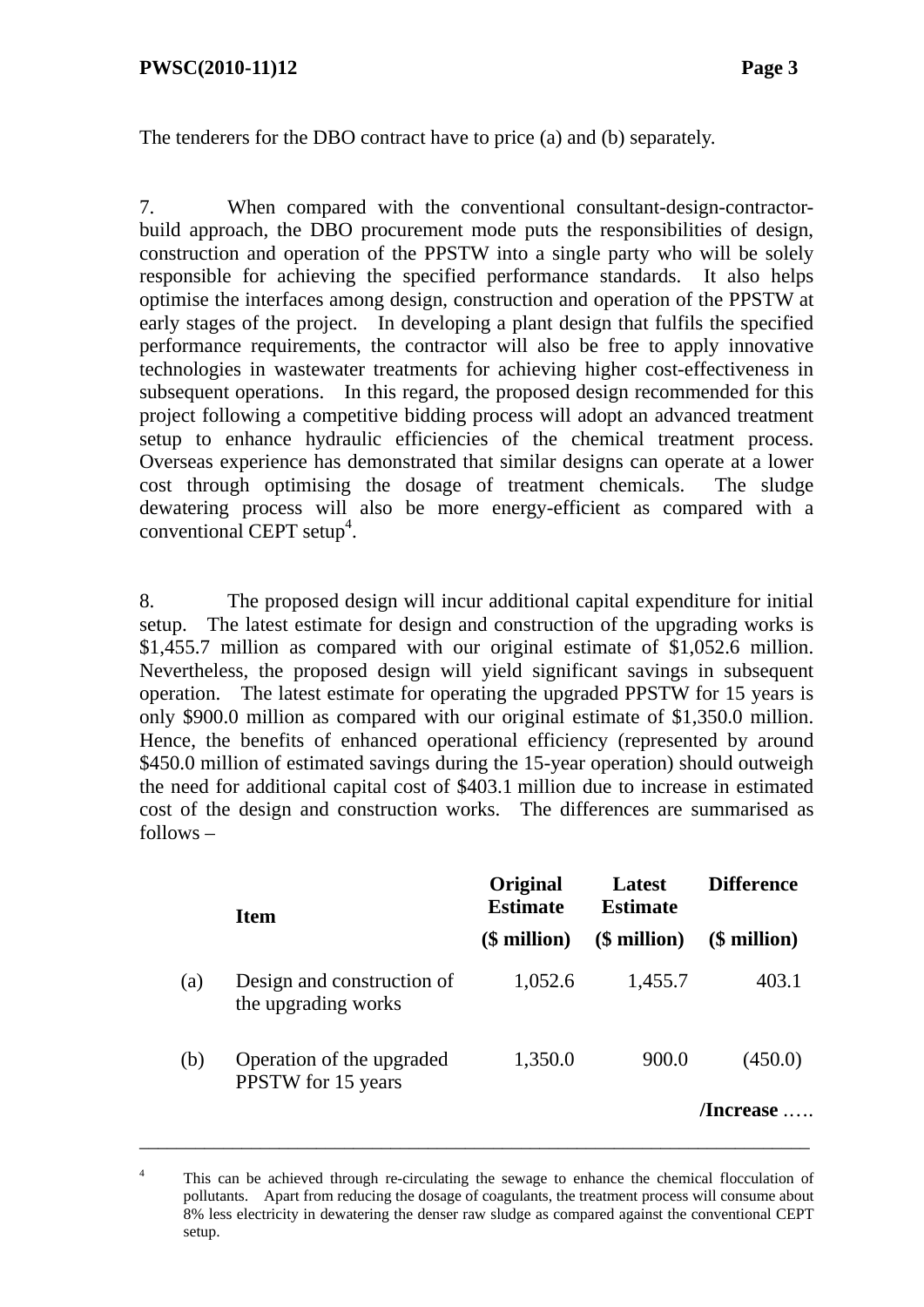#### **Increase in the provision for price adjustment**

9. The payment for the works of **329DS** is subject to contract price fluctuation  $(CPF)^5$ , which will be met from the provision for price adjustment. When FC's approval for the original estimate of **329DS** was sought in July 2009, we derived the provision for price adjustment on the basis of the forecast of trend rate of change in the prices of public sector building and construction output at that time. In March 2010, the Administration has adjusted the projected movement of prices between 2011 and 2013 upwards from 2.0% per annum to 4.0% per annum. The project will also incur larger CPF payments due to increase in the cost of design and construction of the upgrading works. Consequently, we estimate that the CPF payments will be higher than expected.

10. Based on the price adjustment factors adopted in March 2010, we propose to increase the provision for price adjustment of **329DS** by \$156.5 million for meeting the anticipated CPF payments. Please refer to Enclosure 2 for detailed calculations on the proposed increase.

#### **Review of financial position**

11. Having reviewed the financial position of the project, we consider it necessary to increase the APE of **329DS** by \$559.6 million from \$1,360.9 million to \$1,920.5 million in MOD prices to cover the total costs of the design and construction works under the project. A breakdown of the proposed increase of \$559.6 million is as follows –

|     | <b>Factors</b>                                                | <b>Proposed</b><br>increased<br>amount<br>$$$ million) | % of the total<br><i>increased</i><br>amount |
|-----|---------------------------------------------------------------|--------------------------------------------------------|----------------------------------------------|
|     | Increase due to -                                             |                                                        |                                              |
| (a) | Higher design and construction<br>cost of the upgrading works | 403.1                                                  | 72                                           |
| (b) | Provision for price adjustment                                | 156.5                                                  | 28                                           |
|     | Total increase                                                | 559.6                                                  | 100                                          |
|     |                                                               |                                                        |                                              |

<sup>5</sup> The CPF system allows for both upward and downward adjustment to contract payments in accordance with movements in the cost of labour and materials in Government civil engineering and building contracts. The CPF payment is calculated based on the difference between the indices of costs of construction labour and materials at the time of tendering and the current values of these indices at the time of payment in accordance with a predetermined relative proportion of each cost index.

\_\_\_\_\_\_\_\_\_\_\_\_\_\_\_\_\_\_\_\_\_\_\_\_\_\_\_\_\_\_\_\_\_\_\_\_\_\_\_\_\_\_\_\_\_\_\_\_\_\_\_\_\_\_\_\_\_\_\_\_\_\_\_\_\_\_\_\_\_\_\_\_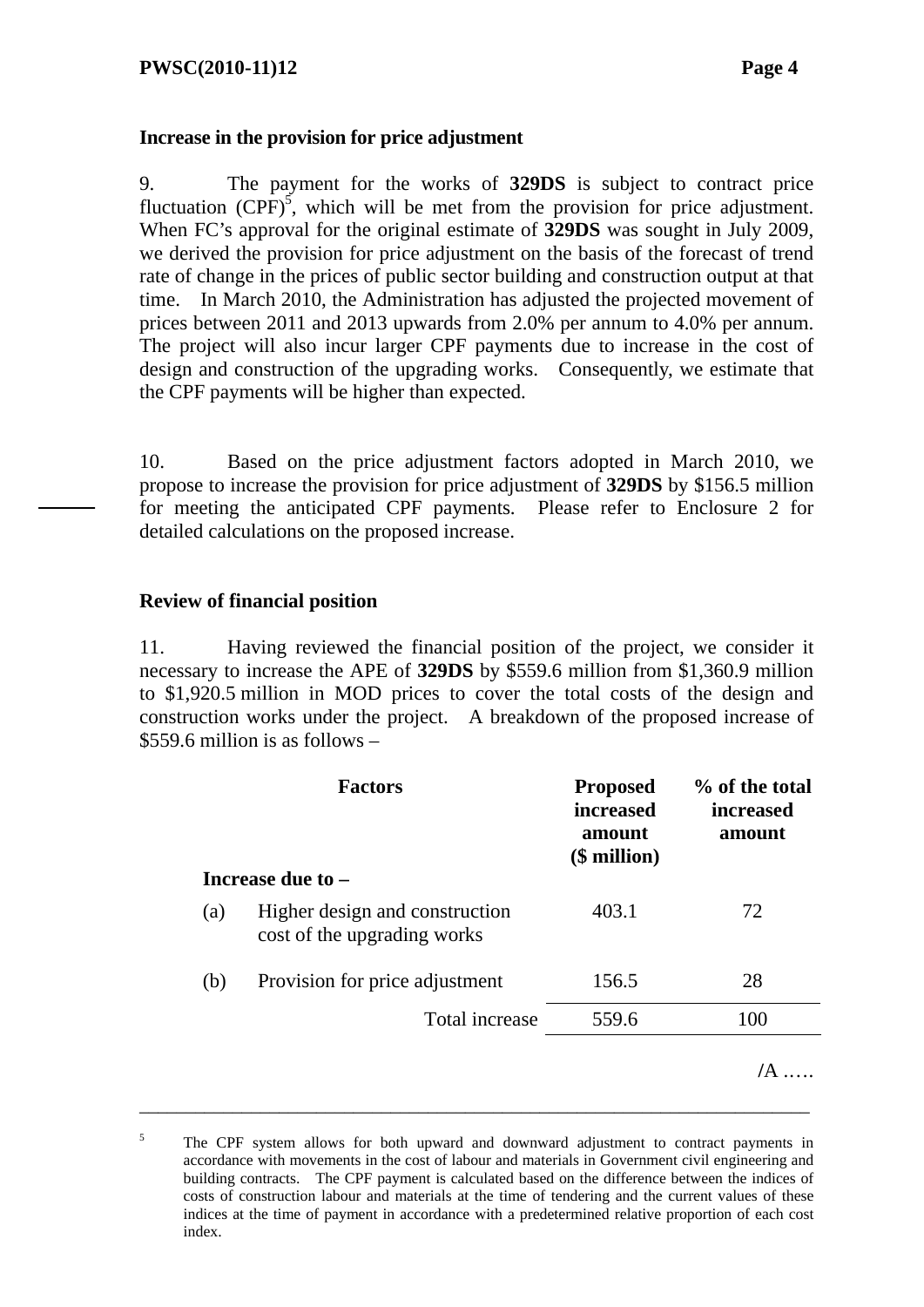A comparison of the cost breakdown of the APE and the latest project estimate of **329DS** is at Enclosure 3.

# **FINANCIAL IMPLICATIONS**

12. Subject to approval, we will phase the expenditure as follows –

| Year          | \$ million<br>(MOD) |
|---------------|---------------------|
| $2010 - 2011$ | 142.4               |
| $2011 - 2012$ | 400.8               |
| $2012 - 2013$ | 558.7               |
| $2013 - 2014$ | 411.4               |
| $2014 - 2015$ | 233.4               |
| $2015 - 2016$ | 173.8               |
|               | 1,920.5             |

13. We estimate that the annual recurrent expenditure arising from **329DS** be revised to \$60.0 million.

14. We took into account recurrent expenditure attributable to sewage charges arising from **329DS** among other projects when determining the prescribed rate of sewage charge for the years 2008-09 to 2017-18 as stipulated in the Sewage Services (Sewage Charge) Regulation (Cap. 463A). We will take into account the recurrent expenditure arising from **329DS** and other projects as attributable to trade effluent surcharges when reviewing the trade effluent surcharge rates in future.

**/PUBLIC** .….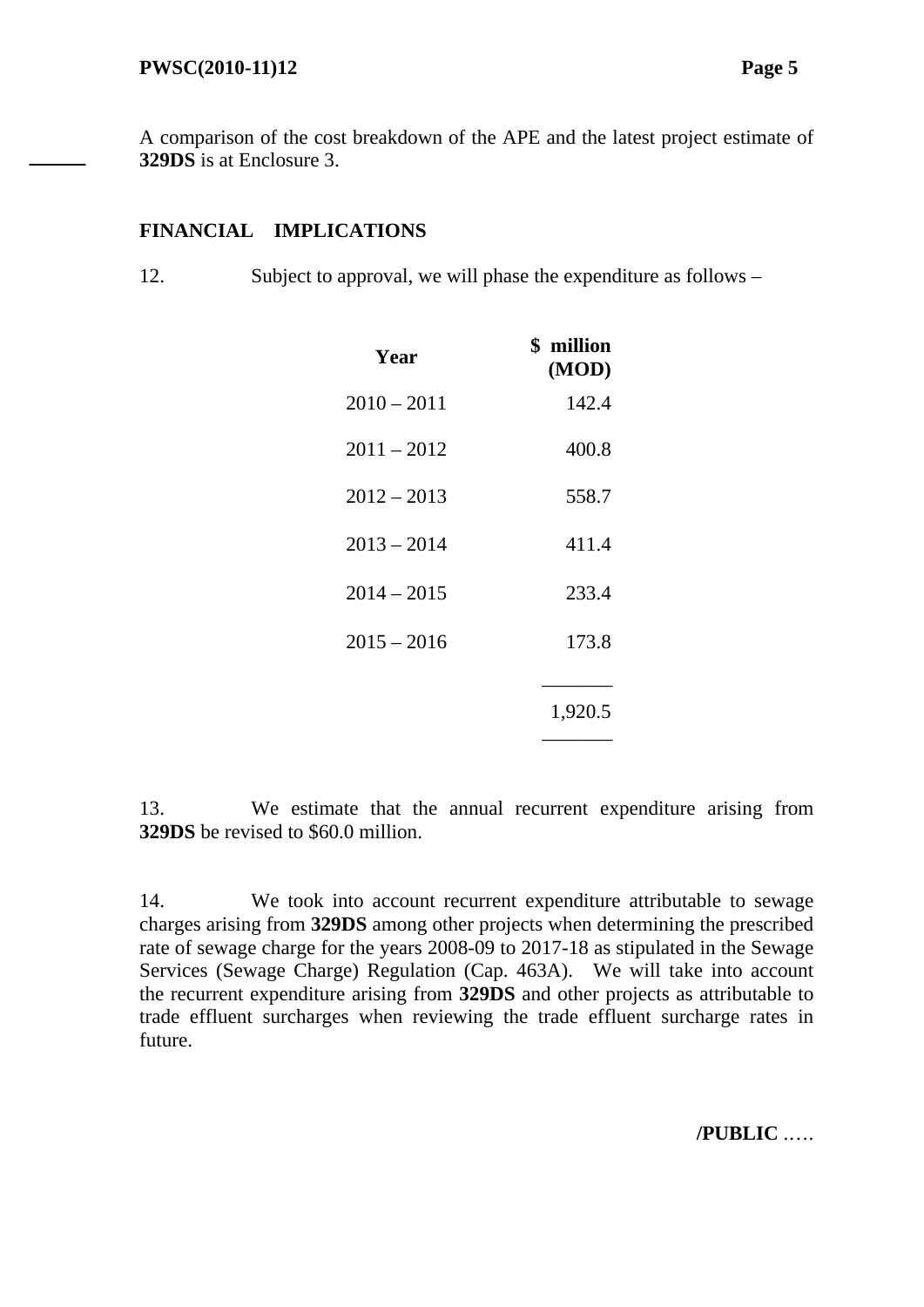# **PUBLIC CONSULTATION**

15. The proposed increase in the APE does not involve any change in the scope of the project. Therefore, further public consultation is not necessary.

16. We consulted the Legislative Council Panel on Environmental Affairs (the Panel) on 24 May 2010 on the proposed increase in the APE for **329DS**. Members raised no objection to the submission of the proposal to the Public Works Subcommittee and requested the Administration to provide supplementary information on the arrangements under the DBO procurement mode for the project. We submitted a follow-up reply to the Panel on 28 May 2010.

# **ENVIRONMENTAL IMPLICATIONS**

17. The proposed increase in the APE does not have any environmental implication.

# **HERITAGE IMPLICATIONS**

18. The proposed increase in the APE will not affect any heritage site, i.e. all declared monuments, proposed monuments, graded historic sites/buildings, sites of archaeological interest and Government historic sites identified by the Antiquities and Monuments Office.

# **LAND ACQUISITION**

19. The proposed increase in the APE does not require any land acquisition.

# **BACKGROUND INFORMATION**

20. On 3 July 2009, the FC approved the upgrading of **329DS** to Category A at an estimated cost of \$1,360.9 million in MOD prices. We invited tenders for the DBO contract from three pre-qualified contractors in February 2009.

21. The proposed increase in the APE will not involve any additional tree removal or planting proposals.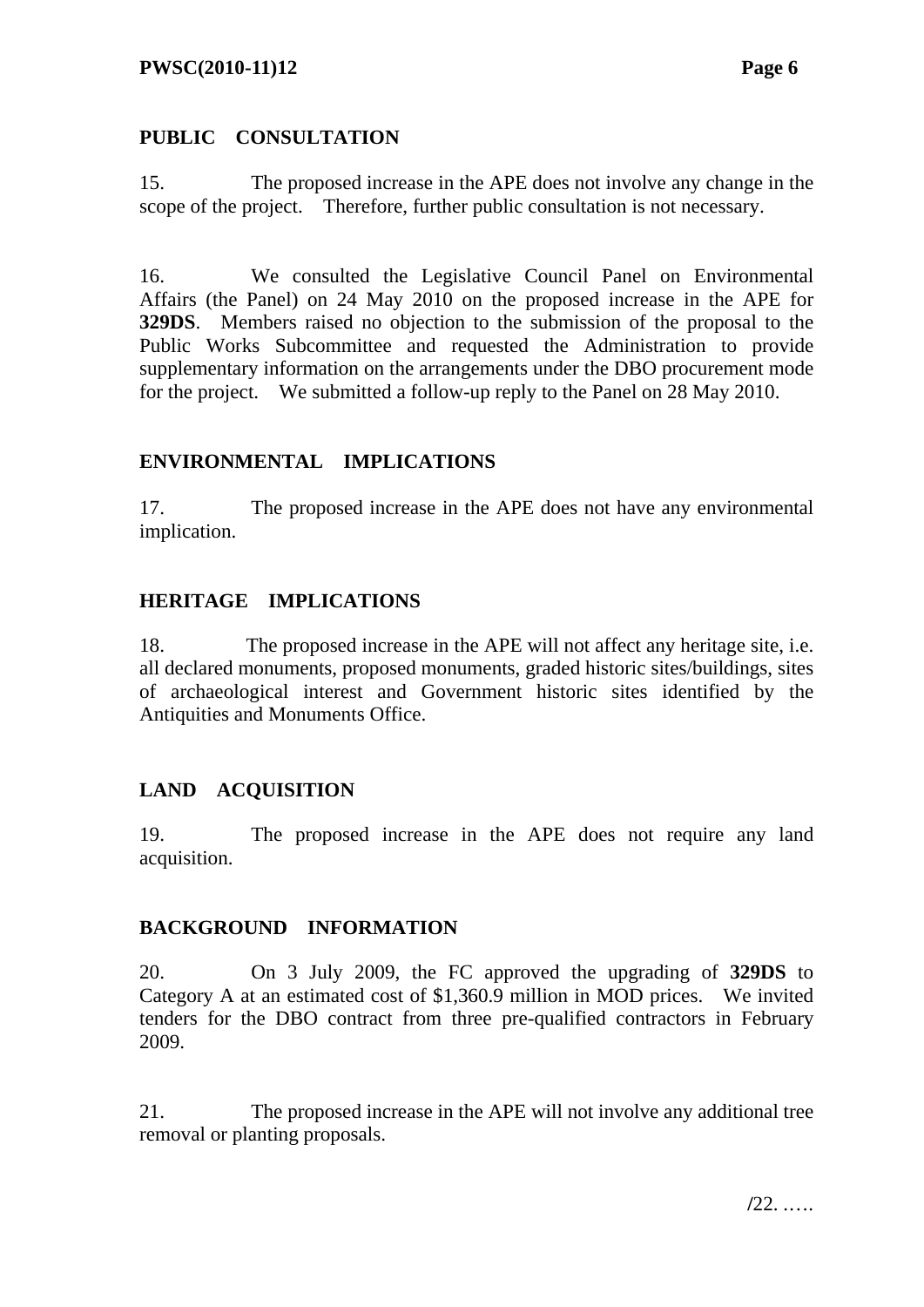22. We estimate that the proposed increase in the APE will create about 103 jobs (83 for labourers and another 20 for professional/technical staff) providing a total employment of 3 700 man-months.

----------------------------------

Environment Bureau June 2010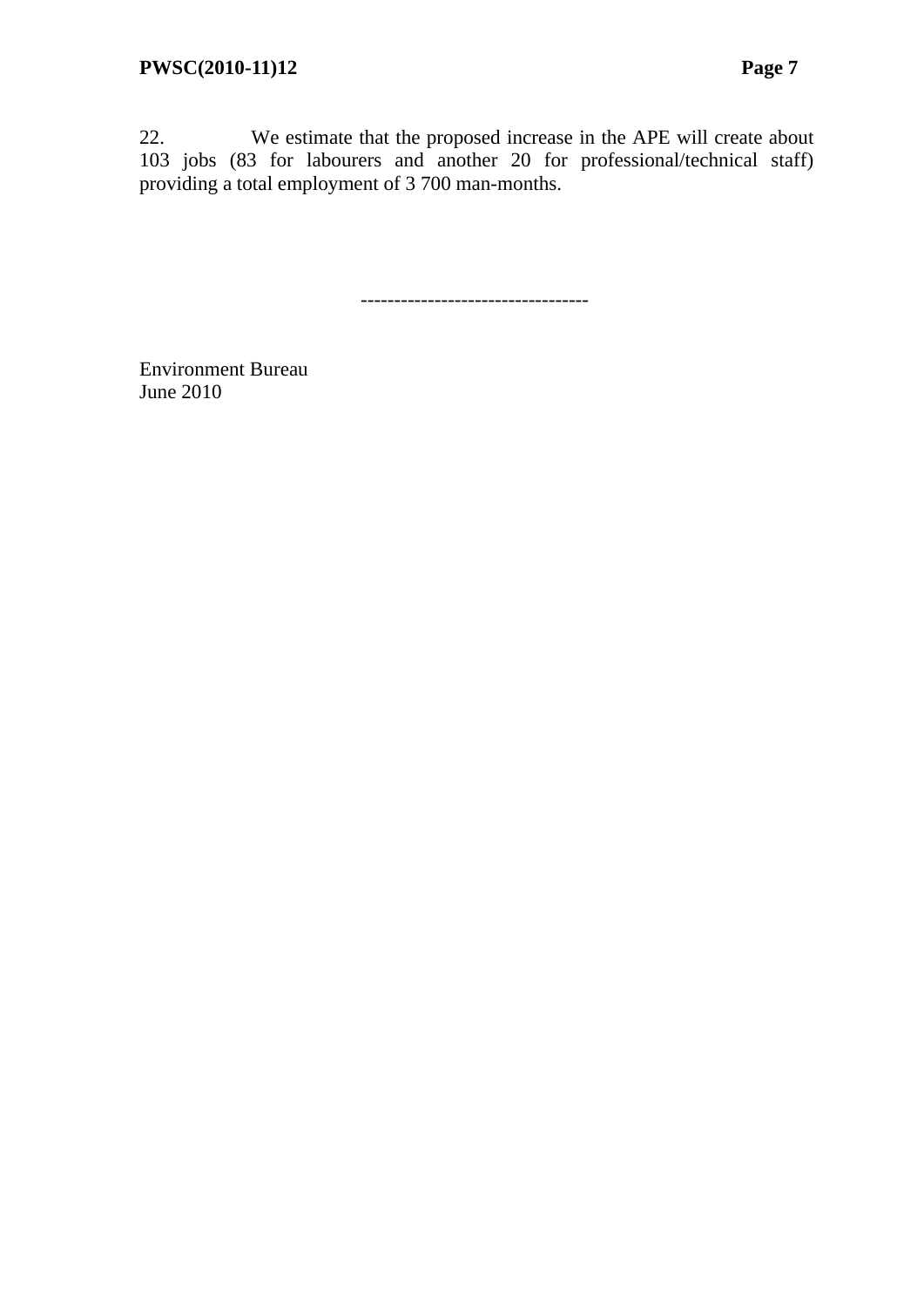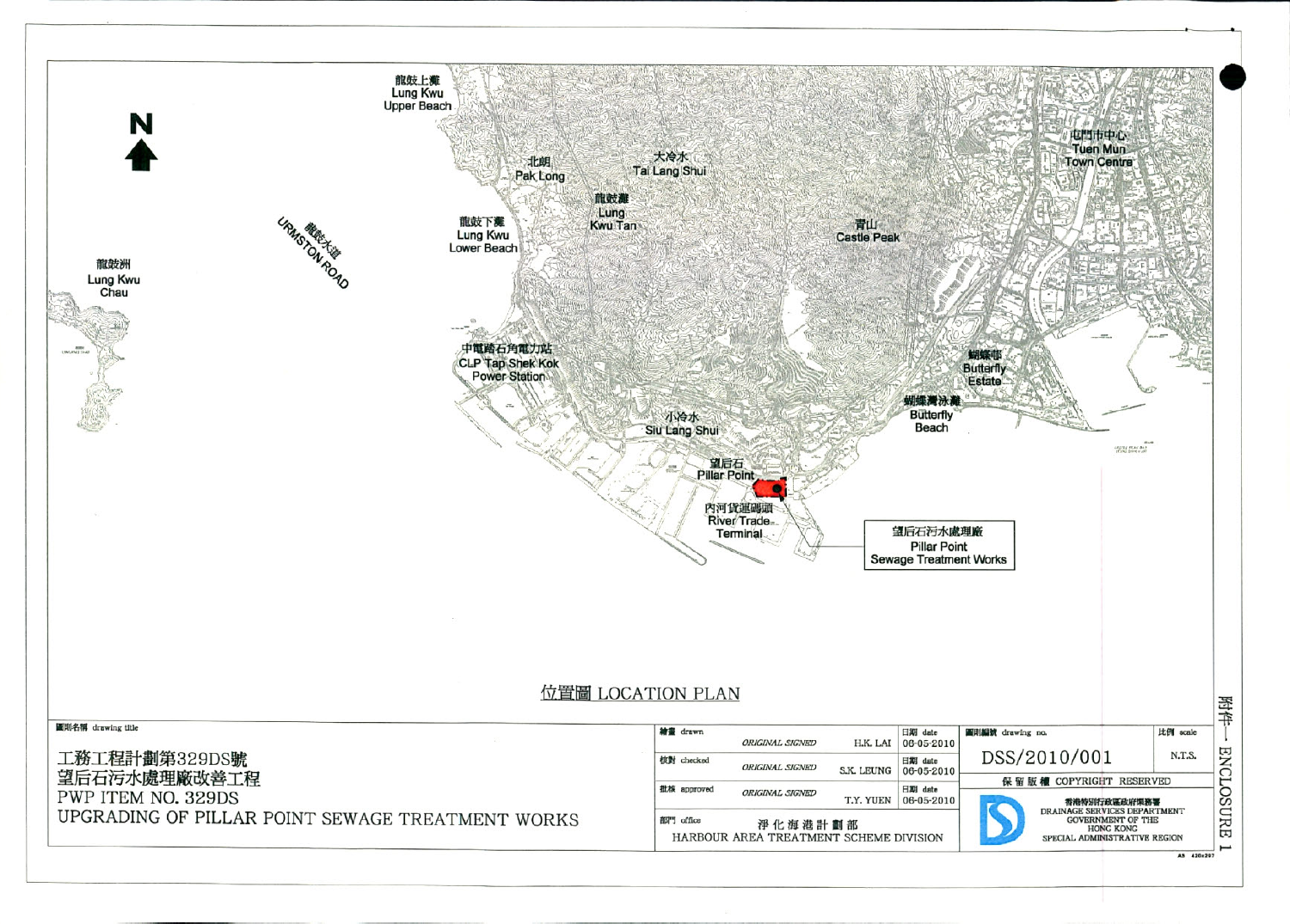#### **329DS – Upgrading of Pillar Point sewage treatment works**

| Year          | Original project<br>estimate<br>$$$ million, in<br>September 2008<br>prices) | <b>Original price</b><br>adjustment factors<br>$(March 2009)$ # | estimate<br>(\$ million, in MOD<br>prices) | Approved project Provision for price<br>adjustment<br>$$$ million) |
|---------------|------------------------------------------------------------------------------|-----------------------------------------------------------------|--------------------------------------------|--------------------------------------------------------------------|
|               | X                                                                            | Y                                                               | Z                                          | $A=Z-X$                                                            |
| $2009 - 2010$ | 50.3                                                                         | 1.03500                                                         | 52.1                                       | 1.8                                                                |
| $2010 - 2011$ | 222.7                                                                        | 1.05570                                                         | 235.1                                      | 12.4                                                               |
| $2011 - 2012$ | 328.3                                                                        | 1.07681                                                         | 353.5                                      | 25.2                                                               |
| $2012 - 2013$ | 368.1                                                                        | 1.09835                                                         | 404.3                                      | 36.2                                                               |
| $2013 - 2014$ | 187.9                                                                        | 1.12032                                                         | 210.5                                      | 22.6                                                               |
| $2014 - 2015$ | 91.6                                                                         | 1.15113                                                         | 105.4                                      | 13.8                                                               |
| <b>Total</b>  | 1,248.9                                                                      |                                                                 | 1,360.9                                    | 112.0                                                              |

**Table 1 – Cash flow and provisions for price adjustment in PWSC(2009-10)59** 

**Table 2 – Latest cash flow and provision for price adjustment due to latest project estimate (PE) and latest adjustment factors** 

| Year          | <b>Latest PE</b><br>(\$ million, in<br><b>September</b><br>2008 prices) | <b>Latest PE</b><br>$$$ million, in<br>September<br>2009 prices) $@$ | <b>Latest price</b><br>adjustment<br>factors<br>(March)<br>$2010$ )## | <b>Latest PE</b><br>(\$ million, in provision for in provision<br><b>MOD</b> prices) | Latest<br>price<br>adjustment<br>$$$ million) | <b>Net increase</b><br>for price<br>adjustment<br>$$$ million) |
|---------------|-------------------------------------------------------------------------|----------------------------------------------------------------------|-----------------------------------------------------------------------|--------------------------------------------------------------------------------------|-----------------------------------------------|----------------------------------------------------------------|
|               | a                                                                       | $\mathbf b$                                                          | c                                                                     | d                                                                                    | e                                             | f                                                              |
| $2009 - 2010$ | 0.0                                                                     | $0.0^{\prime}$                                                       |                                                                       | 0.0                                                                                  |                                               |                                                                |
| $2010 - 2011$ | 134.0                                                                   | 138.7                                                                | 1.02700                                                               | 142.4                                                                                |                                               |                                                                |
| $2011 - 2012$ | 363.4                                                                   | 376.2                                                                | 1.06551                                                               | 400.8                                                                                |                                               |                                                                |
| $2012 - 2013$ | 487.0                                                                   | 504.2                                                                | 1.10813                                                               | 558.7                                                                                | $\mathbf{e} = \mathbf{d} - \mathbf{a}$        | $f = e - A$                                                    |
| $2013 - 2014$ | 344.8                                                                   | 357.0                                                                | 1.15246                                                               | 411.4                                                                                |                                               |                                                                |
| $2014 - 2015$ | 188.1                                                                   | 194.7                                                                | 1.19856                                                               | 233.4                                                                                |                                               |                                                                |
| $2015 - 2016$ | 134.7                                                                   | 139.4                                                                | 1.24650                                                               | 173.8                                                                                |                                               |                                                                |
| <b>Total</b>  | 1,652.0                                                                 | 1,710.2                                                              |                                                                       | 1,920.5                                                                              | 268.5                                         | 156.5                                                          |

#### **Notes:**

- # Price adjustment factors adopted in March 2009 were based on the projected movement of prices for public sector building and construction output at that time, which were assumed to increase by 2.0% per annum over the period from 2009 to 2013; and by 3.0% per annum from 2014 onwards.
- $\omega$ The latest project estimate (in September 2008 prices) is multiplied by 1.03525 for conversion to September 2009 prices. The figure of 1.03525 represents the changes in price movement for public sector building and construction output between September 2008 and September 2009.
- ## Price adjustment factors adopted in March 2010 are based on the latest movement of prices for public sector building and construction output, which are assumed to increase by 3.0% per annum in 2010 and by 4.0% per annum over the period from 2011 to 2016.
- ^ The actual expenditure in 2009-10 is \$0.0 million.